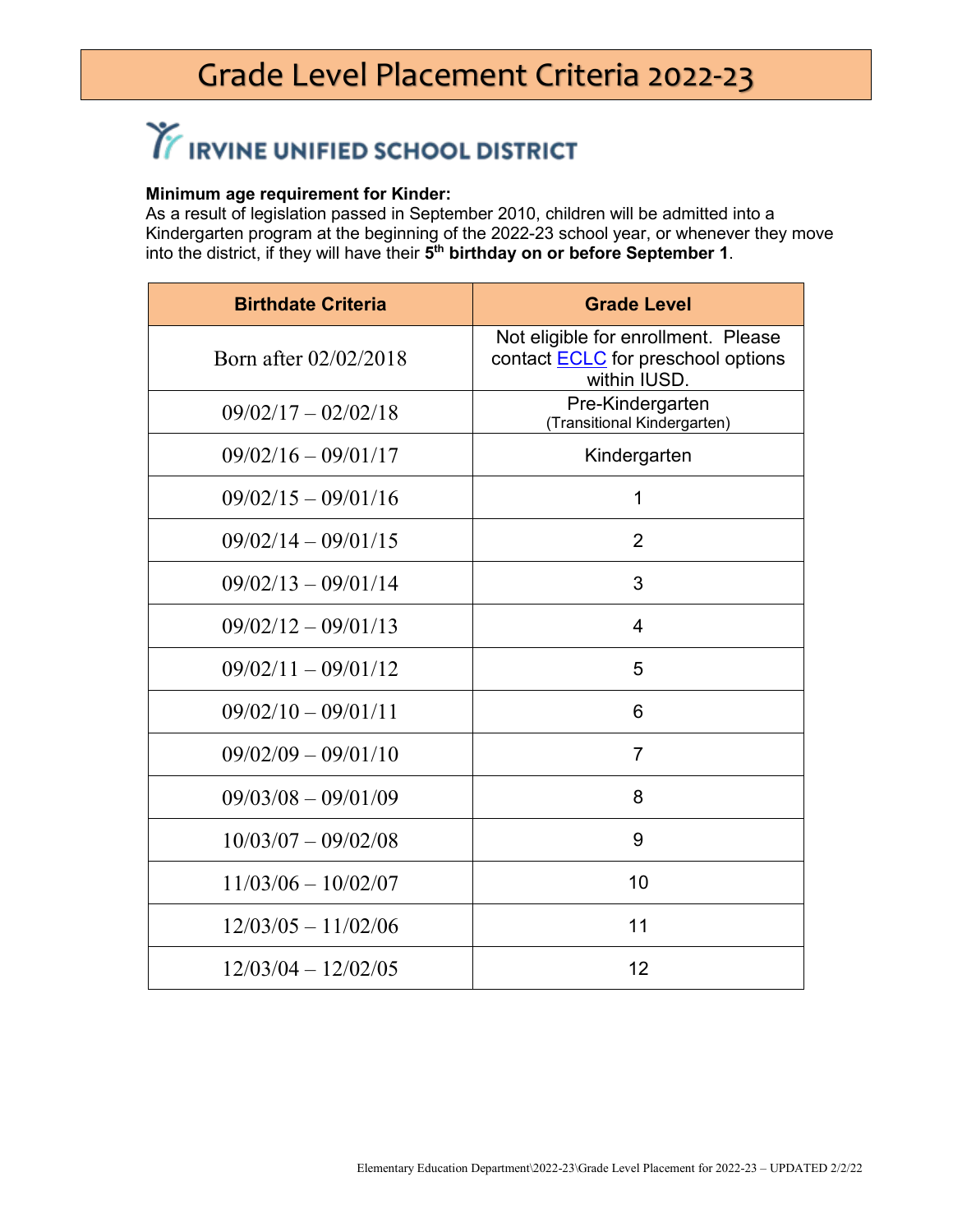#### *Irvine Unified School District* **Grade Level Placement 2022-23 Grades TK-12**

*It is recognized that students do their best work in school when they are placed in a grade with other students of their same chronological age. (*BOARD POLICY 5123: Promotion and Retention)

#### **PROCESS FOR STUDENT ENROLLMENT**

#### **Chronological Age**

- **1.** Verify student birth date and age provided at the time of initial enrollment.
- **2.** Use the chart to identify the appropriate age-range for each grade level.
- **3.** Specific guidelines for Pre-K (TK), K, and 1st:
	- i. Children born between September 2, 2017 and February 2, 2018 will be placed in the Pre-Kindergarten (Transitional Kindergarten) program. Parents do not have an option to petition for a Kindergarten placement.
	- ii. Minimum age requirement for Kinder: *A child shall be admitted to a Kindergarten at the beginning of a school year, or at any later time in the same year if the child will have his or her fifth (5th) birthday on or before September 1st of that school year. (EC Section 48000; Kindergarten Readiness Bill 1381)*
	- iii. A child shall be admitted to the first (1<sup>st</sup>) grade of an elementary school during the first *month of a school year if the child will have his or her sixth (6th) birthday on or before September 1st of that school year. (EC Section 48010)*
- **4.** Specific guidelines for the Secondary Level: (more detail on page 2)
	- i. Any student who has reached her/his  $15<sup>th</sup>$  birthday at the time of enrollment shall be considered for referral to the high school. Records review will determine final placement.
	- ii. No student shall be permitted to begin a school year after he/she has reached his/her  $19<sup>th</sup>$ birthday.

#### **Academic Records and Prior Educational Experience**

- **1.** Carefully review previous academic records. They can include, but are not limited to:
	- i. Grade reports and/or enrollment records (K-8)
	- ii. Official Transcripts (7-12)
- **2.** Follow the standard practice of reciprocity between other districts and states if grade placement is within the appropriate age-range and in correspondence with the current school calendar year. *When a child has been legally enrolled in a public school of another district within or out of the state, he or she may be admitted to school and placed in the grade of*  enrollment in the district of former attendance, at the discretion of the school administration of *the district entered. (EC Section 48011)*
- **3.** If the grade of enrollment in the previous school does not correspond as mentioned above, place by age and reserve the right to make necessary grade level adjustments within the first 30 days of the child's participation in the instructional programs at the site. (BOARD POLICY Administrative Regulation 5123: Retention Cautions)

\* If a question about appropriate grade level placement cannot be resolved, refer to the Executive Director of Elementary Education or Executive Director of Secondary Education accordingly.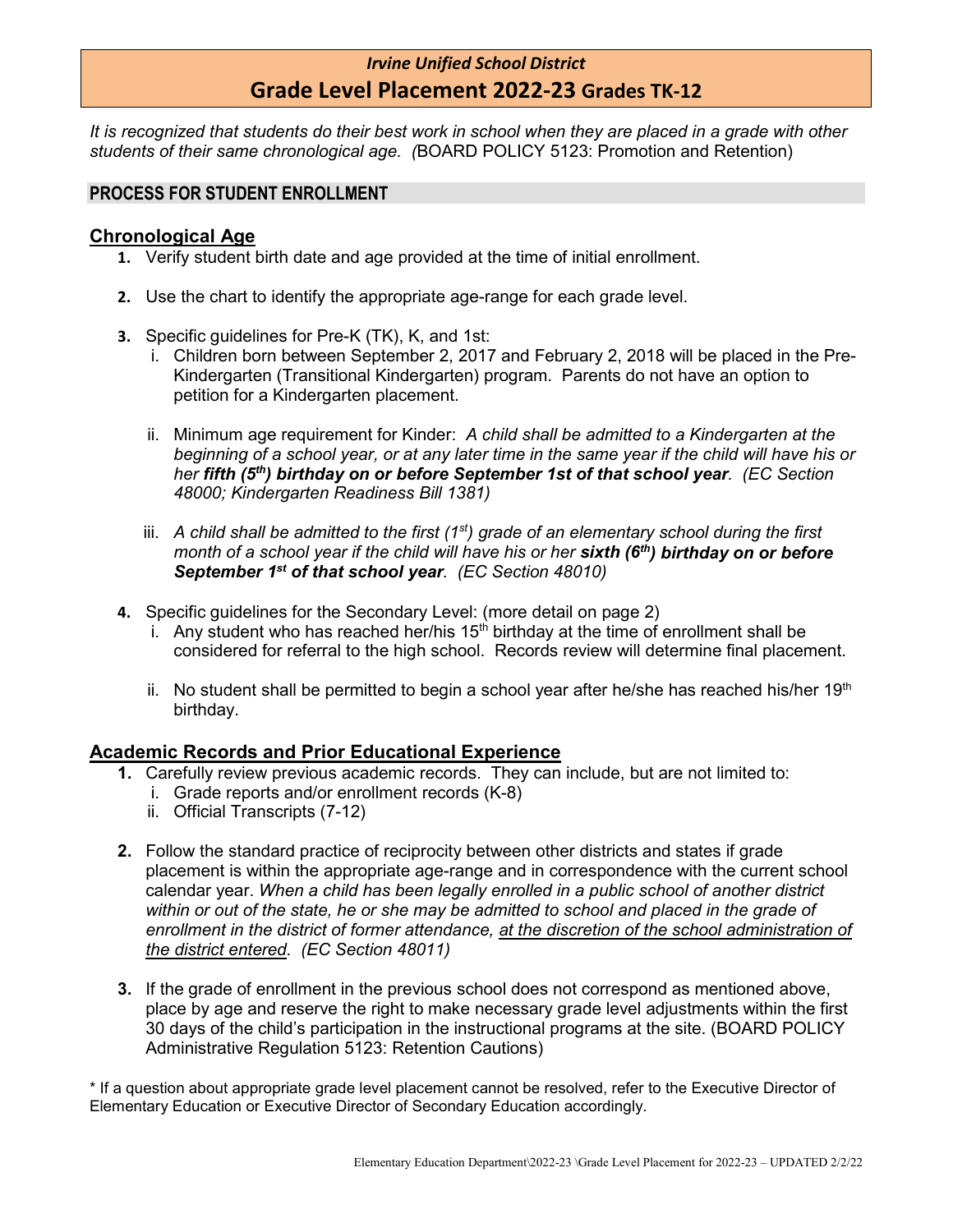#### **SPECIFIC GUIDELINES FOR PLACEMENT OF NEW HIGH SCHOOL ENROLLEES**

#### **Chronological Age**

- 1. Students without academic records are placed by age in the appropriate grade level.
- 2. Use the chart to identify the appropriate age-range for each grade level.
- 3. Any student who is 18 and cannot graduate by June may be referred to Alternative Education, San Joaquin High School, or the Community College System.

#### **Academic Records and Prior Educational Experience**

- **1.** Students shall be entitled to only four consecutive academic years (eight semesters) of combined high school experience.
- 2. Academic records indicating the appropriate years of middle school and/or years of high school are used to determine grade and program placement.
- 3. Review official transcripts, carefully considering total credits earned and alignment to graduation requirements.
- 4. Students who enroll in IUSD at the **beginning of the first semester** of an IUSD school year, having completed one semester of a grade in a foreign country, shall be enrolled according to age, records and guidelines for off-cycle placement.
- 5. Students, who enroll in IUSD at the **beginning of the second semester** of an IUSD school year, having just completed a full school year in a foreign country, shall be enrolled according to age, records and guidelines for off-cycle placement. Utilization of a  $9<sup>th</sup>$  semester option may keep the student on cycle if all other components are in alignment and the family is in agreement.
- 6. At the discretion of school/district administration, students who enroll at the end of a semester may be placed in a recommended district transitional or alternative program for the remainder of the semester. The students shall then be placed in the appropriate grade level, based on the above criteria, for the following fall semester without loss of any of their four-year entitlement.
- 7. Students missing a semester or less are encouraged to develop a plan to meet all graduation requirements in the normal four-year time span. In some cases, this may require summer school, adult education, and/or Community College courses.
- 8. A ninth semester option will be available at either the home high school or through Alternative Education with the right to earn a diploma from the student's home high school for students who meet certain prescribed conditions.